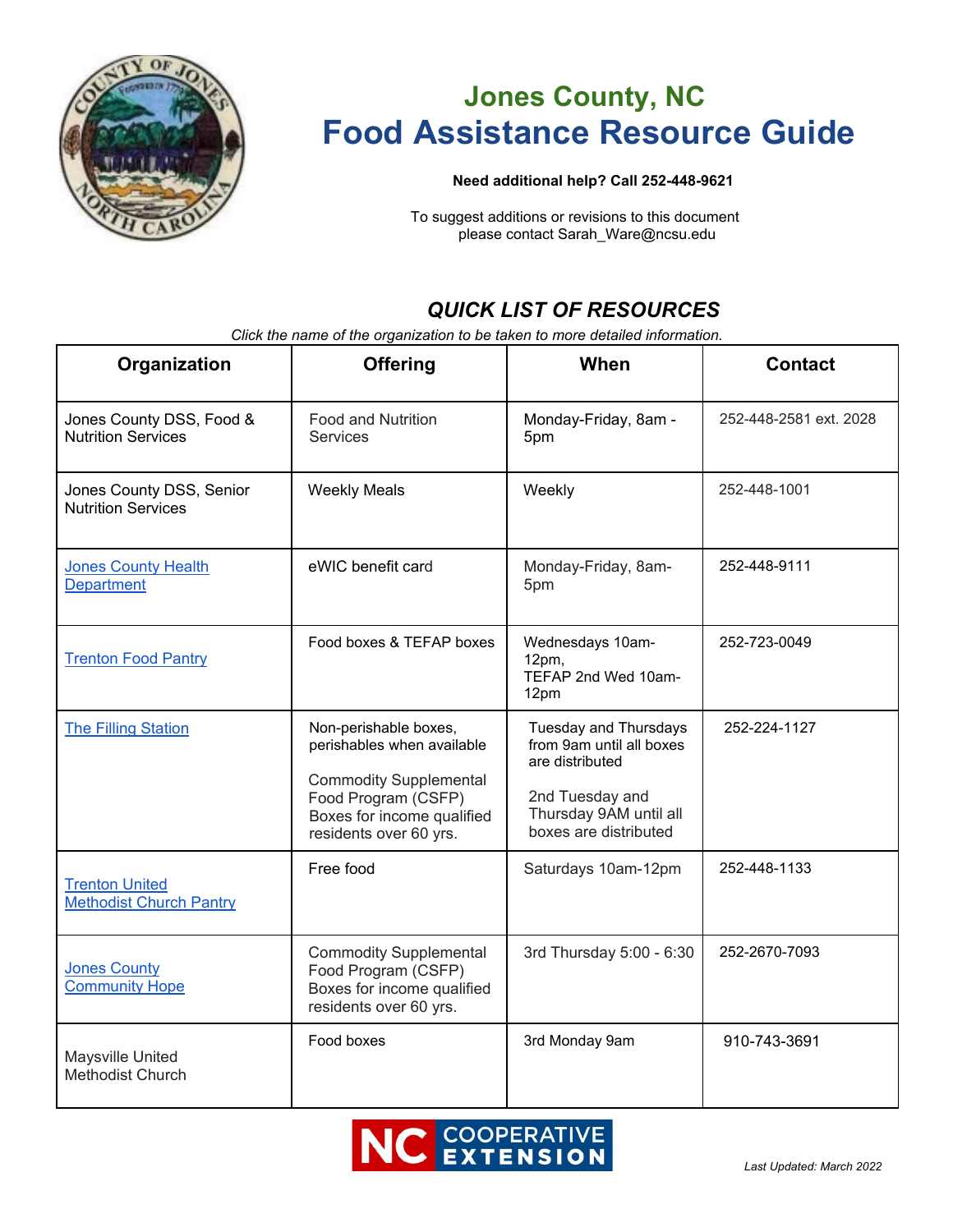# *DETAILED INFORMATION BY ORGANIZATION*

## **Jones County DSS, Food and Nutrition Services**

**Available to:** Low-income families **Service Provided:** Helps low-income people buy the food they need to remain healthy. **Instructions:** Call 252-448-2581 ext. 2028 **Days/Times:** Monday-Friday, 8am - 5pm **Location(s):** 418 Hwy 58 North, Unit C, Trenton, NC 28585 **Contact Information:** 252-448-2581 ext. 2028

# **Jones County DSS, Senior Nutrition Program**

**Available to:** Jones County residents 60 and older

**Service Provided:** Congregate and home delivered meals. During the Covid-19 response, five frozen meals are delivered each week to participants.

**Instructions:** Call the Jones County Senior Center at 252-448-1001 for more information.

**Days/Times:** Weekly

**Location(s):** Home delivery or 215 State Rd 1123, Trenton, NC 28585

**Contact Information:** 252-448-1001

# **Trenton Food Pantry**

**Available to:** Anyone & The Emergency Food Assistance Program (TEFAP must meet income requirements)

**Service Provided:** Food boxes & TEFAP boxes

**Instructions:** Curb side service, boxes will be placed in your vehicle by a volunteer

**Days/Times:** Wednesdays 10am-12pm, TEFAP 2nd Wed 10am-12pm

**Location(s):** 346 W Jones Street, Trenton, NC 28585

**Contact Information:** 252-723-0049 **<https://foodbankcenc.org/>**

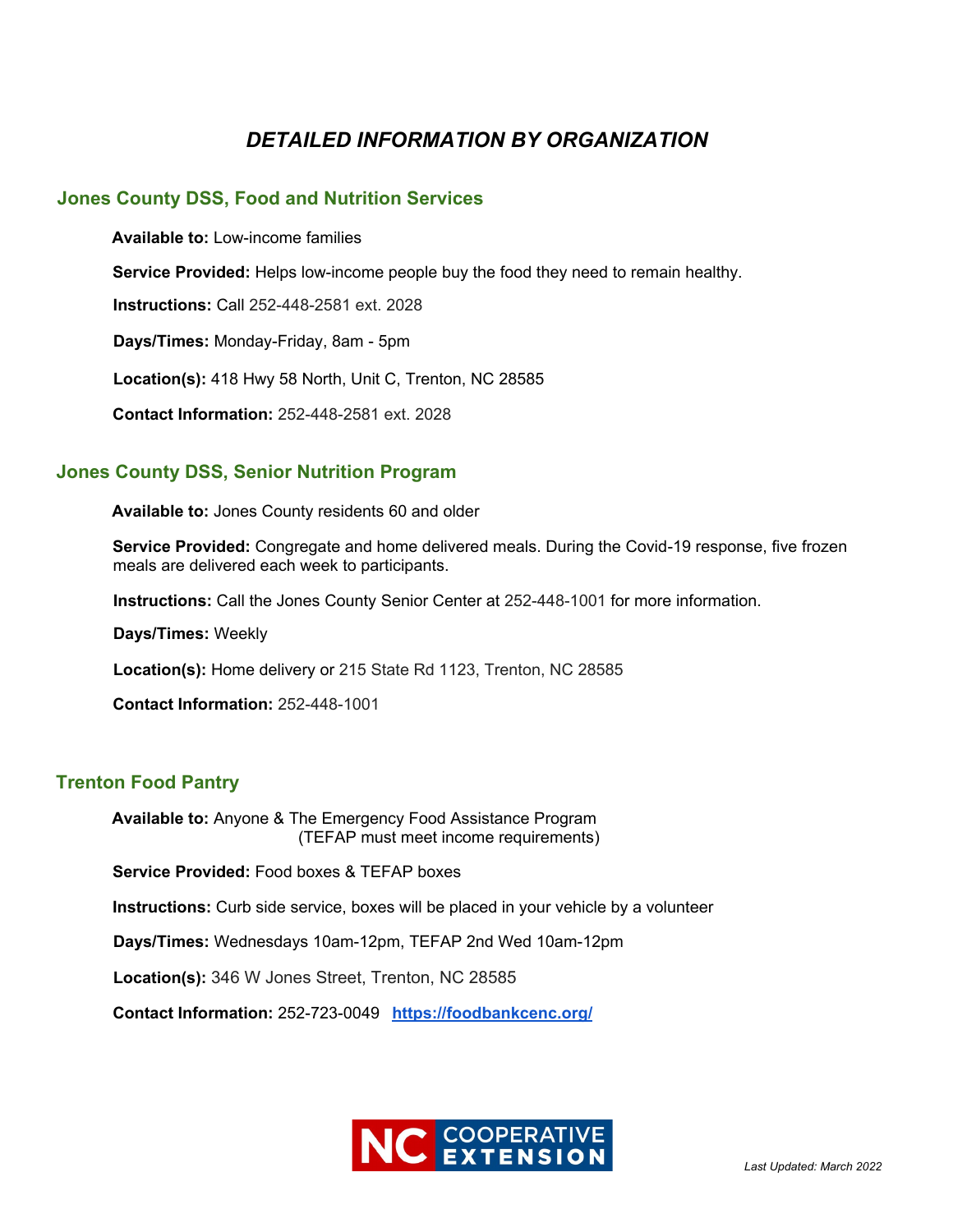#### **Available to:**

- Pregnant Women
- Postpartum women who have had a baby in the past six months or who are breastfeeding an infant less than 12 months of age
- Infants and children under 5 years of age
- Live in North Carolina
- Meet gross annual income that cannot exceed 185% of the poverty level all Medicaid, SNAP and Work First recipients meet WIC income eligibility
- Be at nutritional risk a nutritionist or other health professional makes the nutritional risk assessment at no cost to the participant

Potential eligibility to receive WIC benefits can be determined using the following link: **https://wic.fns.usda.gov/wps/pages/preScreenTool.xhtml** 

**Service Provided:** Nutrition education, Supplemental food packages (eWIC benefit card), Breastfeeding Promotion and Support, Referrals to health care

**Instructions:** Call 252-448-9111, option 3; or online referrals can be made here: **https://www.nutritionnc.com/wic/wic-referral.asp** 

**Days/Times:** Monday-Friday 8am-5pm

**Location(s):** 418 Hwy 58 North, Unit C. Trenton, NC 28585

**Contact Information:** 252-448-9111 **https://www.facebook.com/jonescountywic/**

#### **Filling Station**

**Available to:** All Jones County residents & income qualified residents over 60 yrs

**Service Provided:** Non-perishable boxes, perishables when available

**Instructions:** Curb side service, boxes will be placed in your vehicle by a volunteer

**Days/Times:** Tuesday and Thursdays from 9am until all boxes are distributed & 2nd Tuesday and Thursday 9AM until all boxes are distributed

**Location(s):** 221 Main Street, Pollocksville, NC 28573

**Contact Information:** 252-224-1127

**<https://fillingstation1075.com/>**



### **WIC**